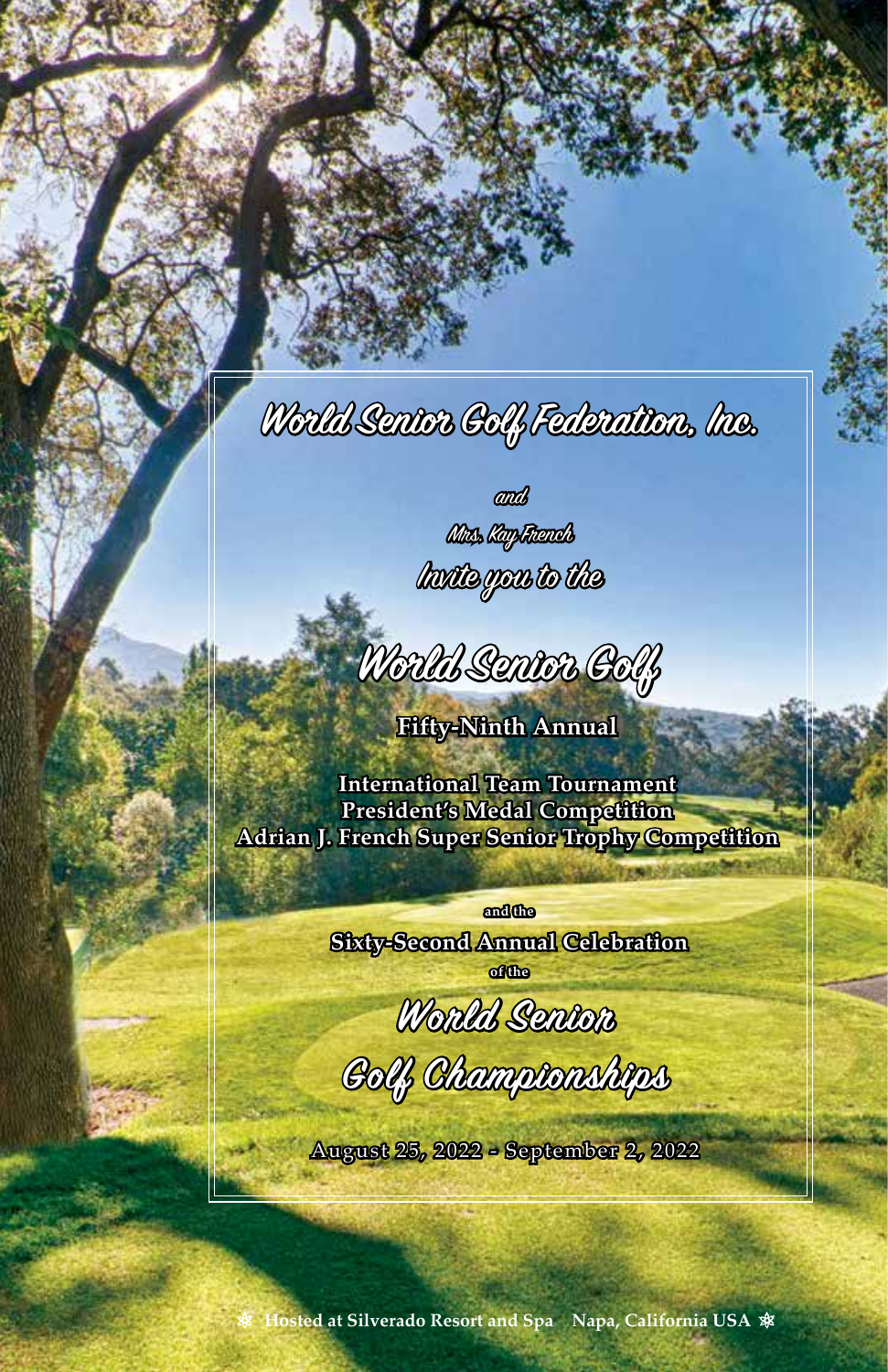### **ENTRY INFORMATION**

Players will be notified of acceptance on or prior to June 1, 2022. **No entries will be accepted without completed entry forms and payment.**

#### **MEN'S ENTRY FEES**

The Tournament entry fee includes the cost of green fees, golf carts, club storage, and practice range for the six days of the tournament play and one August 26 practice round. It also includes the welcome cocktail buffet, two awards dinners with receptions, western party with hosted bar and music, and early morning coffee and light breakfast for the six days of competition. Proof of handicap will be required at registration.

#### **LADIES' ENTRY FEES**

The Ladies entry fee includes continental breakfast for six days, Saturday luncheon and reception, putting contest, excursions, welcome cocktail buffet, two awards dinners with receptions, and western party with hosted bar and western music.

#### **LADIES' GOLF ENTRY FEES**

Ladies golf entry fee includes practice range, green fees and carts. Ladies may enter all three days to include the Sunday scramble and two-day tournament or may enter the Sunday scramble only. Proof of handicap will be required at registration.

#### **ENTRY DEADLINES — DEADLINE FOR ENTRIES IS May 1, 2022.**

Refunds of the entry fee will be made only for cancellations received prior to July 1, 2022. A \$500 administrative fee will be deducted for cancellations, not COVID related.

### **TOURNAMENT INFORMATION**

On Saturday and Sunday play, August 27-28, 2022, the player will simultaneously compete in the International Team Competition (if an official member of the country's team), qualify for the 16-man Maytag Championship Flight and the 16-man Evans Flight, and participate in the President's Medal Competition – a stroke play event with awards to the 1st and 2nd low gross and 1st and 2nd low net winners in age groups (approximately 55-59, 60-64, 65-69, 70-74, 75-79 and 80 and over). The French Super Senior Trophy will be awarded for the over 75 medalist.

The 16 players with the lowest qualifying scores will constitute the Maytag Championship Flight and the next 16 lowest qualifying scores will comprise the Evans flight, playing at scratch. The Committee may decide to play the third flight at scratch or with handicap, depending on the number of entries and handicap differentials. The remaining players will be placed in flights of 16 by handicap, beginning play on Tuesday, August 30 through Friday, September 2, 2022. These flights will play to 50% handicap differential. The Tournament Committee reserves the right to make adjustments to handicaps. Spikeless or soft spike shoes must be worn.

A player new to the World Senior Golf Championships must have a handicap index of 20 or less. The maximum handicap that may be used in competition is 36. If a player has a handicap greater than 36, it will be adjusted from the beginning and he will be required to commence play at a 36.

The official men's practice round will be on Friday, August 26, 2022 at **7:45am in the Shotgun Start,** included in the entry for men. Practice for the ladies can be arranged, however, a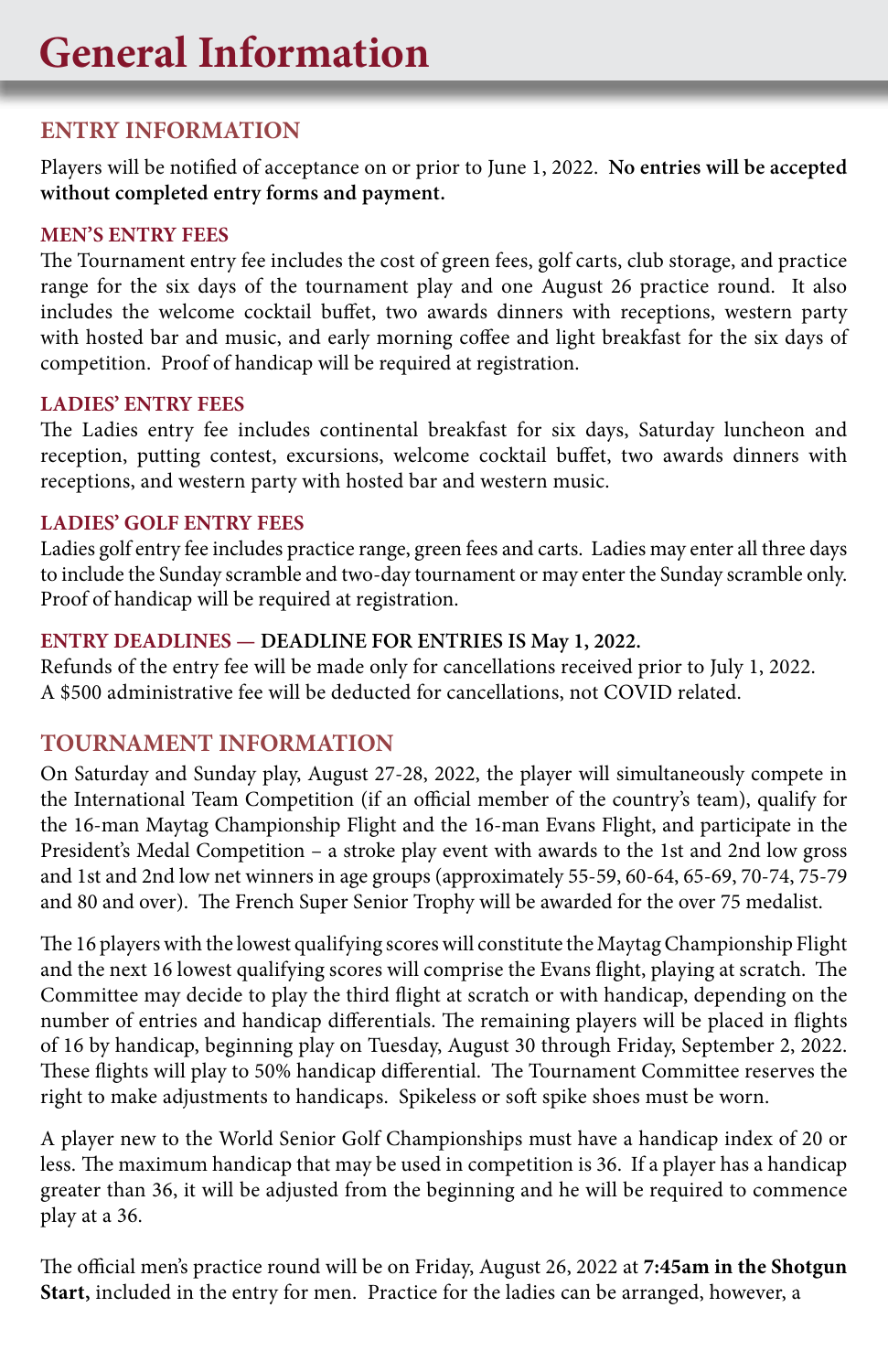practice round is **NOT** included in the entry fee. Tee times may be arranged for play on days prior to August 26 through the World Senior office, space available, at the World Senior Golf rate of \$99.00 per round. Both men and women need to contact the World Senior Golf office to make optional practice rounds at the \$99 rate.

Please return the Tee Time Request card with Entry Form for requests for tee times on any day outside the reserved blocks. Please indicate preferred times and pairings on the request card and every effort will be made to accommodate.

#### **TROPHIES**

Trophies will be awarded for the International Team Competition to teams (gross and net); to individuals; and to winners and runners-up (gross and net) in each age group in the President's Medal Competition. One Net Team and One Gross Team will be accepted from each country. Teams are comprised of 3-5 players each. A player may participate on either the Net or Gross Team, but not on both. The Net and Gross Teams must be declared to the World Senior Golf office prior to the flag raising ceremony. In the Match Play Competition, trophies will be awarded to the winner, runner-up, and the semi-finalists in each flight.

#### **CONDITIONS OF PLAY**

Rules of the United States Golf Association will govern play, with such amendments as may be announced by the Tournament Committee. The Tournament Committee will interpret the rules and make all decisions.

Match play pairings will be made in accordance with U.S.G.A. numerical draw, scratch flights.

The Tournament Committee regards pace of play as a very important aspect of an enjoyable and successful tournament and will be monitoring play to ensure that play progresses at a reasonable and satisfactory pace of approximately four and ½ hours per round. **Playing groups that fall out of position will be warned, and if the group does not respond to the warning, sanctions may be imposed.**

### **ROOM RESERVATIONS**

**All contestants must be registered guests of the Silverado resort and spa, Napa, California.** Completed **Room Reservation Card** and credit card information must be returned with entry. International contestants should coordinate their reservations with their team captain or association whenever possible. All room reservations and all changes need to be made through the World Senior Golf office. Do not contact the hotel directly.

The Resort may not be able to accommodate the contestant if he arrives on a date other than that specified. The Resort reserves the right to levy an appropriate charge to any hotel guest who departs earlier than the departure date indicated on his reservation request. ALL room costs for a contestant including failure to arrive or depart as indicated on their reservation card will be charged to the contestant's credit card on file.

#### **REGISTRATION**

Registration will be held only on Thursday, August 25 from 12:00pm (noon) to 6:00pm. Players and guests are required to register in person by 6:00pm on Thursday, August 25. **Anyone who is unable to register by this deadline** must notify Sherry Clark by telephone 303-808-7844 or e-mail worldseniorgolf@gmail.com no later than August 15, 2022.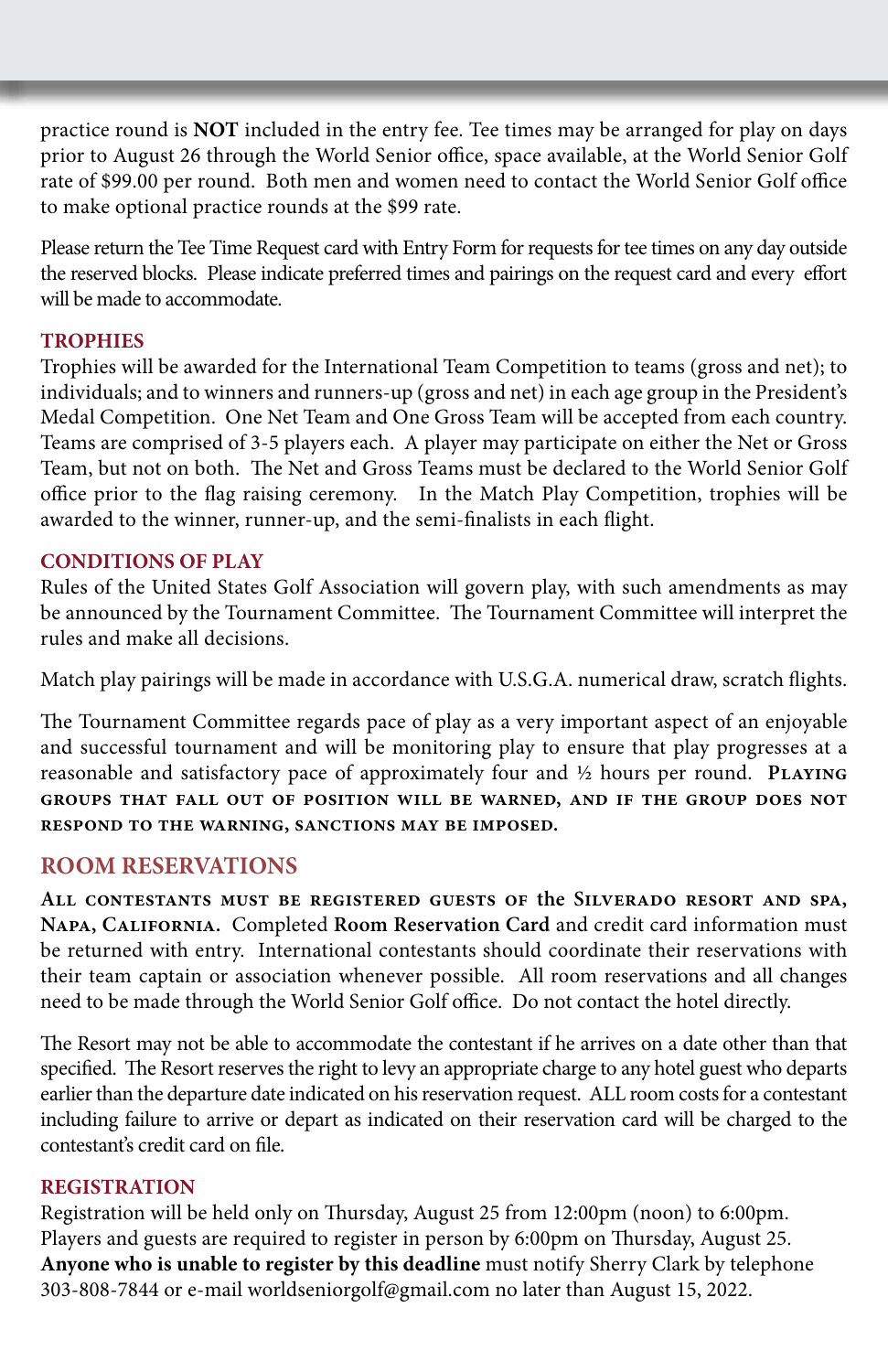# **Official Functions & Social Activities**

#### **THURSDAY, AUGUST 25**

**FRIDAY, AUGUST 26**

**Arrival** On or prior to August 25, 2022 12:00pm – 6:00pm **Registration** — *for all contestants and ladies* 5:00pm Team Captain's Meeting — *Team Captains and/or representative of each country are invited to attend*

6:00pm **Flag Raising Ceremony** — *Team Captains are requested to assemble their teams and all representatives of their countries in the area no later than 5:30pm so that they can present their countries' flag. All wives/guests are invited.* 6:30pm - 8:30pm **Welcome Cocktail Buffet** — *for all contestants and ladies*

#### **SATURDAY, AUGUST 27**

| $6:30am - 8:30am$  | Coffee and Light Breakfast $-$ for all players                                      |
|--------------------|-------------------------------------------------------------------------------------|
| $8:00am - 9:30am$  | Ladies Continental Breakfast $-$ for all ladies                                     |
| 11:00am            | Ladies Reception & Luncheon $-$ for all ladies                                      |
| 3:00 <sub>pm</sub> | <b>Ladies Putting Contest</b> $\rightarrow$ open to all ladies (no male assistance) |
| Evening Free       |                                                                                     |

#### **SUNDAY, AUGUST 28**

Evening Free

6:30am – 8:30am **Coffee and Light Breakfast** — *for all players* 8:00am – 9:30am **Ladies Continental Breakfast** — *for all ladies* 10:00am - 10:20am **Ladies Social Golf** — *Silverado North Course* Time TBD **Ladies Outing —** site TBD - *for all non-golfing ladies*

#### **TUESDAY, AUGUST 30**

#### **WEDNESDAY, AUGUST 31**

#### **MONDAY, AUGUST 29 FREE day for Players and Guests**

6:30am – 8:30am **Coffee and Light Breakfast** — *for all players* 8:00am – 9:30am **Ladies Continental Breakfast** — *for all ladies* 10:00am – 10:20am **Ladies Golf** — *Format TBD* - Silverado North Course 6:00pm – 7:00pm **Cocktail Reception** 7:00pm **International Team Competition and President's Medal Competition Awards Banquet** — *all contestants and wives/guests are invited.* Seating is arranged. Attire: Coat and Tie

6:30am – 8:30am **Coffee and Light Breakfast** — *for all players* 8:00am – 9:30am **Ladies Continental Breakfast** — *for all ladies* 10:00am – 10:20am **Ladies Golf** — *Format TBD* - Silverado South Course 6:00pm**Western Party & Dancing** — *for all contestants and wives/guests* Western music. Attire: Casual or Western attire

#### **THURSDAY, SEPTEMBER 1**

Evening Free

6:30am – 8:30am **Coffee and Light Breakfast** — *for all players* 8:00am – 9:30am **Ladies Continental Breakfast** — *for all ladies* Time TBD **Ladies Outing** — site TBD - *for all ladies*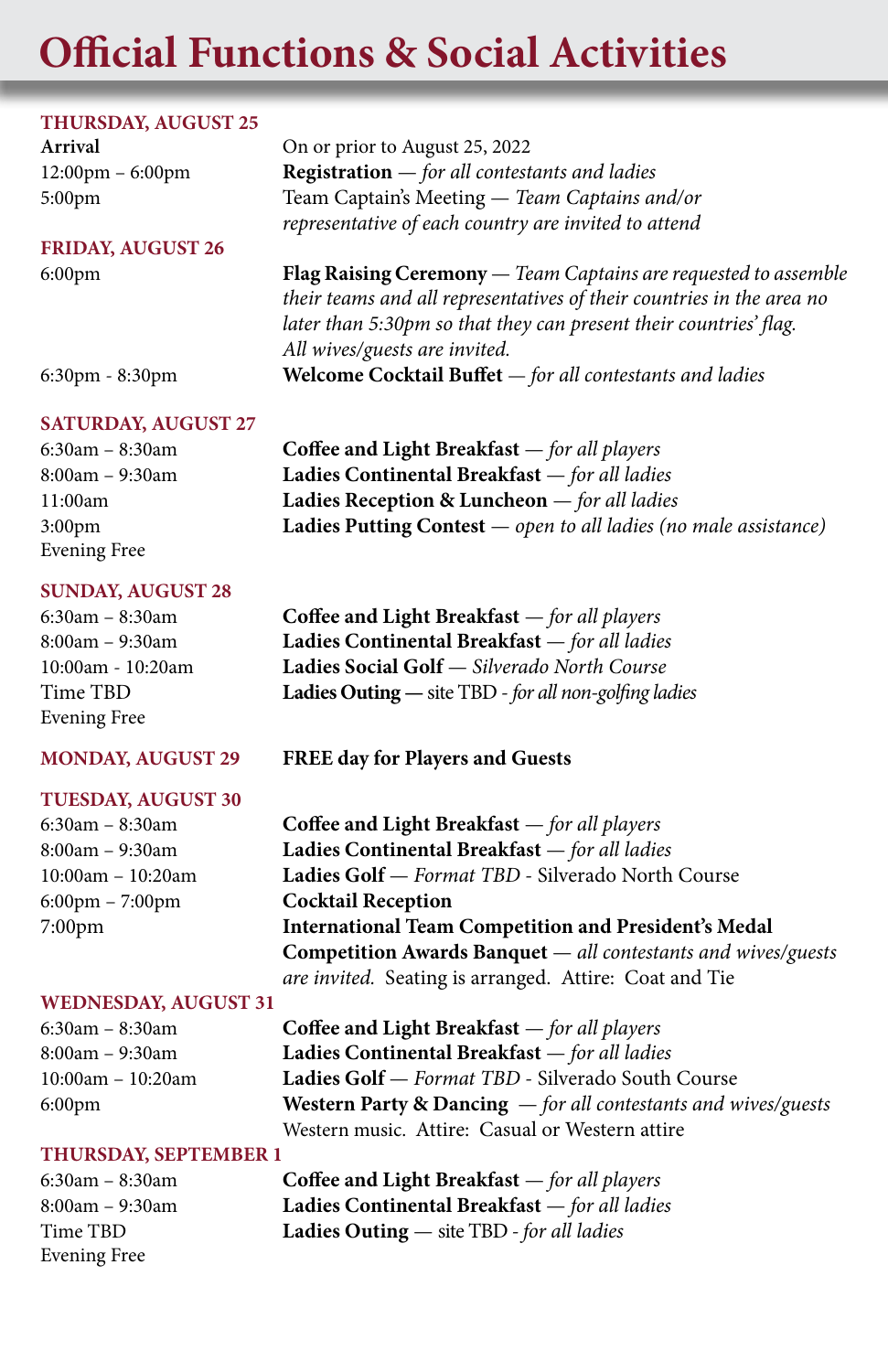# **Official Functions & Social Activities continued**

#### **FRIDAY, SEPTEMBER 2**

6:30am – 8:30am**Coffee and Light Breakfast** — *for all players* 8:00am – 9:30am**Ladies Continental Breakfast** — *for all ladies* 6:00pm – 7:00pm**Cocktail Reception** 7:00pm**Awards Banque**t *— for all contestants and wives/guests. Presentation of Individual Awards. Seating is arranged. Attire: Coat and Tie*

#### **SATURDAY, SEPTEMBER 3** Departure

*Any changes to above schedule and/or times will be announced at on-site registration.*

### **Schedule of Play**

#### **PRIOR TO FRIDAY**

Optional practice rounds –must be arranged in advance. Individual charges.

#### **Friday, August 26**

7:45am Shotgun Start for all players. Men's practice round included in Entry Fee Silverado South Course.

#### **Saturday, August 27**

First round of President's Medal Play, concurrent with the first round of the International Team and Maytag Championship and Evans Flight qualifying. Each country may have up to one Gross and one Net team. Silverado South Course.

#### **Sunday, August 28**

Final round of President's Medal Play, concurrent with the final round of the International Team and Maytag Championship and Evans Flight qualifying. Silverado South Course.

**Monday, August 29** Free Day

**Tuesday, August 30** Match Play for all flights. Silverado South Course.

#### **Wednesday, August 31**

Match Play for all flights and consolation matches for players eliminated in the first round. Silverado North Course.

#### **Thursday, September 1**

Match Play for all flights and semi-finals for consolation and Copelin flights. Silverado South Course. Those eliminated on Thursday should report to the scoreboard to register for Friday's play.

#### **Friday, September 2**

Final day of Match Play for the World Senior Golf Championships, the consolation flights and the Copelin flights. Silverado North Course. Stroke Play competition with handicaps for the Argentine Trophy and the Bermuda Longtail Trophy for all players who have been eliminated from match play. Team pairings and tee times for the events will be obtained at the score board.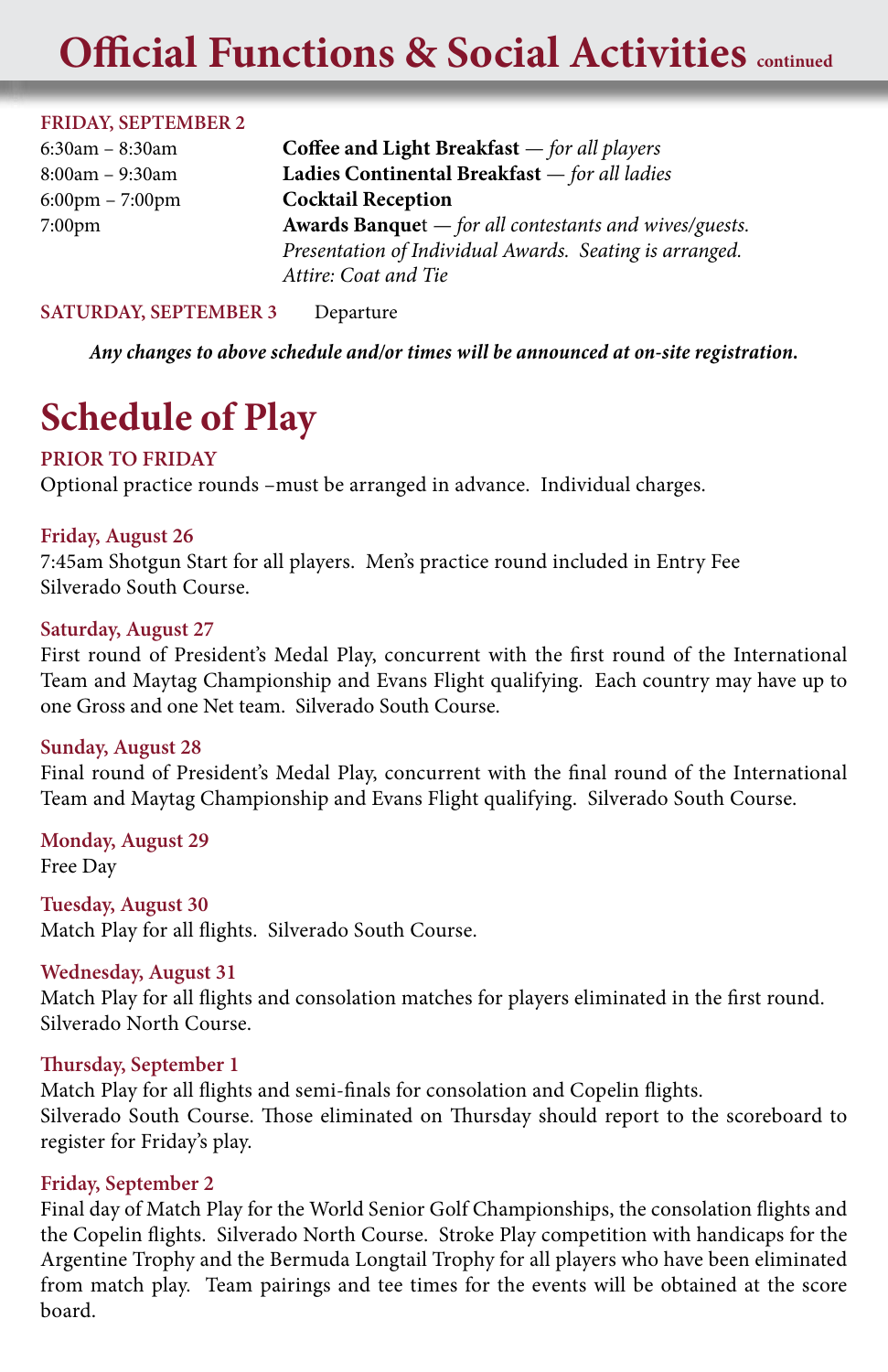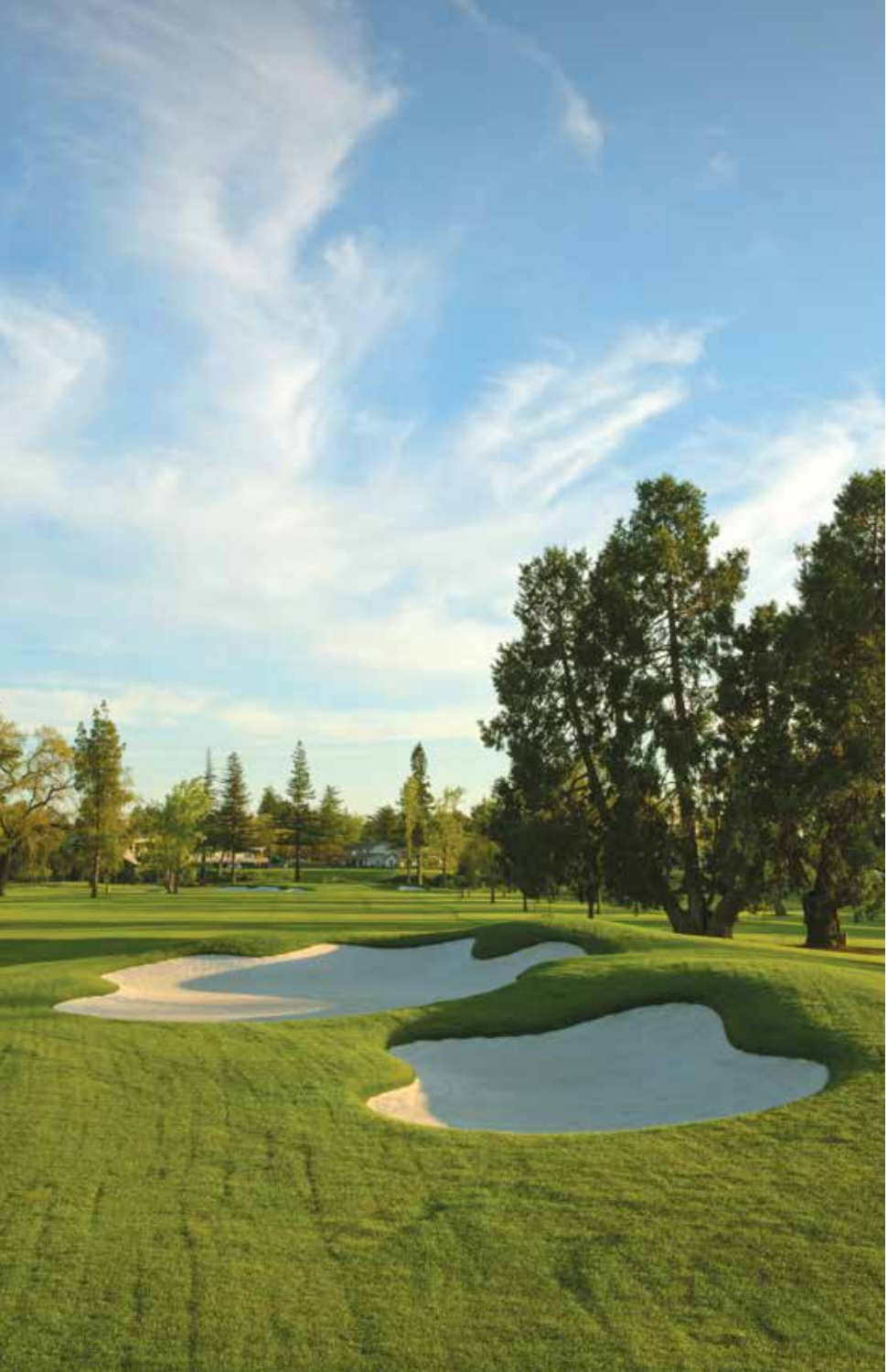## **Handicap & Practice Round Forms**

#### *Please complete the Handicap & Practice Round forms in their entirety, and return to World Senior Golf along with your Room Reservation and Entry Form.*

**WORLD SENIOR GOLF CHALL INFORMATION** 

| WORLD SENIOR GOLF CHAMPIONSHIPS"                                                                                                                                                                                              |
|-------------------------------------------------------------------------------------------------------------------------------------------------------------------------------------------------------------------------------|
| AUGUST 25 through September 2, 2022                                                                                                                                                                                           |
| SILVERADO RESORT AND SPA, NAPA, CA                                                                                                                                                                                            |
| Official practice will be at SILVERADO SOUTH COURSE                                                                                                                                                                           |
| 7:45am Shotgun Start                                                                                                                                                                                                          |
| ALL PLAYERS WILL BE PLACED IN THE 7:45AM SHOTGUN ON FRIDAY. IF POSSIBLE, PLEASE PAIR ME                                                                                                                                       |
| WITH:                                                                                                                                                                                                                         |
|                                                                                                                                                                                                                               |
| All additional tee times must be made through the World Senior office, reserved first come, first served.                                                                                                                     |
| $(data)$ (date) (time) (date) (date) (time)                                                                                                                                                                                   |
| Tee times prior to Friday will be reserved, space available. Charges paid by individual prior to Friday.<br>Rates outside of Friday round are \$99. Ladies may also request tee times at this rate.                           |
| Friday, August 26 Official Practice Round                                                                                                                                                                                     |
| 7:45am Shotgun - all players                                                                                                                                                                                                  |
| One Friday Practice Round included in entry fee                                                                                                                                                                               |
| Every effort will be made to secure a tee time as close to your request as possible. Tee times will be<br>confirmed prior to August 1, 2022                                                                                   |
| EMAIL ADDRESS: New York Contract the Contract of the Contract of the Contract of the Contract of the Contract of the Contract of the Contract of the Contract of the Contract of the Contract of the Contract of the Contract |
| <b>HANDICAP FORM</b>                                                                                                                                                                                                          |
| DATE <b>DATE</b>                                                                                                                                                                                                              |
| THIS IS TO CERTIFY THE HANDICAP FOR:                                                                                                                                                                                          |
|                                                                                                                                                                                                                               |
|                                                                                                                                                                                                                               |
|                                                                                                                                                                                                                               |
| <b>CLUB ADDRESS</b>                                                                                                                                                                                                           |
|                                                                                                                                                                                                                               |
| CLUB TELEPHONE THE STATE OF THE STATE OF THE STATE OF THE STATE OF THE STATE OF THE STATE OF THE STATE OF THE                                                                                                                 |
| <b>SIGNED</b>                                                                                                                                                                                                                 |
| (Club Professional or Handicap Chairman)                                                                                                                                                                                      |
| *Proof of current handican required at registration                                                                                                                                                                           |

\*Proof of current handicap required at registration. *For new players,* handicap is restricted to an index of 20 or less.

The maximum handicap that may be used in competition is 36. If a player has a handicap greater than 36, it will be adjusted

from the beginning and he will commence play at a 36.